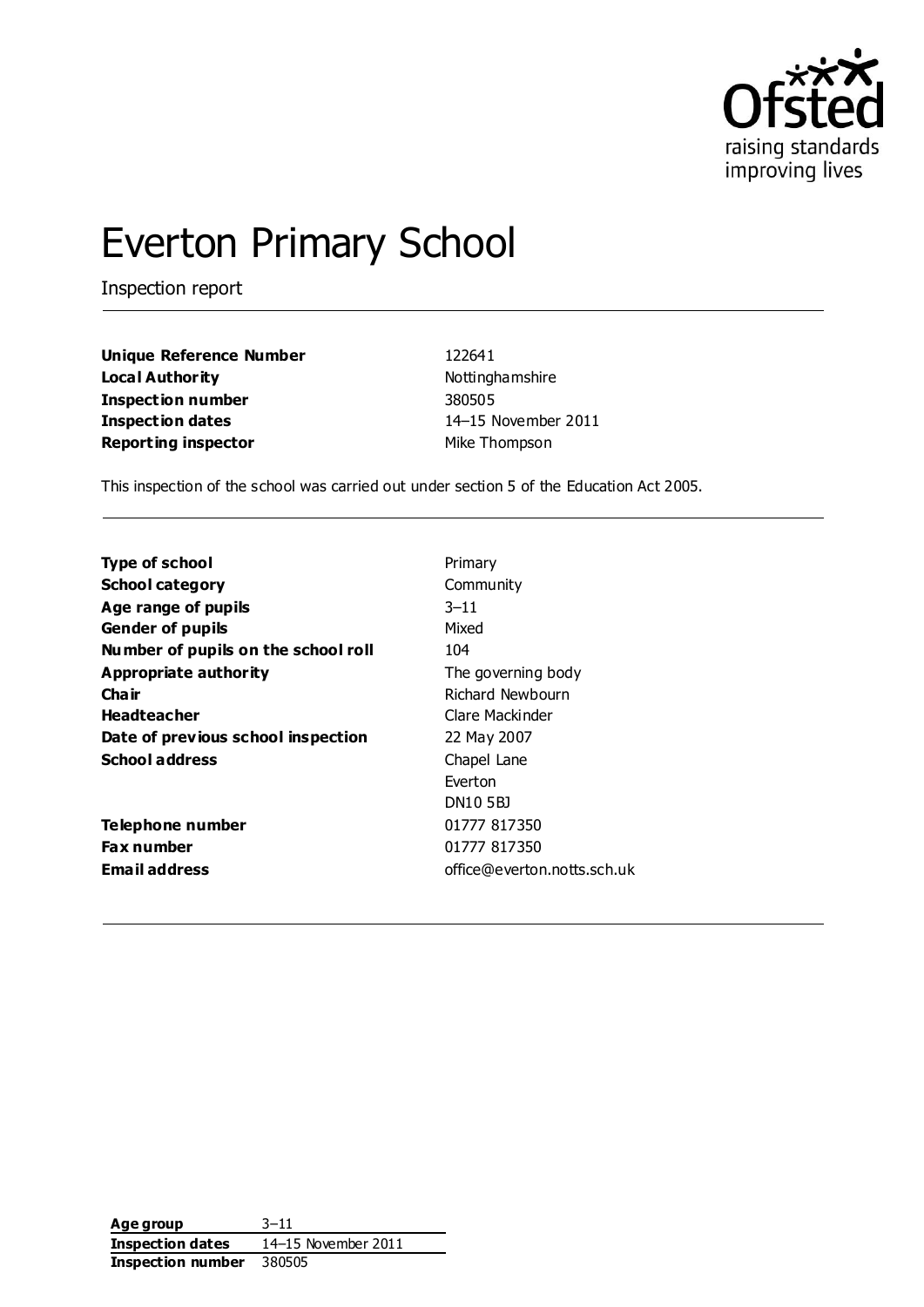The Office for Standards in Education, Children's Services and Skills (Ofsted) regulates and inspects to achieve excellence in the care of children and young people, and in education and skills for learners of all ages. It regulates and inspects childcare and children's social care, and inspects the Children and Family Court Advisory Support Service (Cafcass), schools, colleges, initial teacher training, work-based learning and skills training, adult and community learning, and education and training in prisons and other secure establishments. It assesses council children's services, and inspects services for looked after children, safeguarding and child protection.

Further copies of this report are obtainable from the school. Under the Education Act 2005, the school must provide a copy of this report free of charge to certain categories of people. A charge not exceeding the full cost of reproduction may be made for any other copies supplied.

If you would like a copy of this document in a different format, such as large print or Braille, please telephone 0300 123 4234, or email enquiries@ofsted.gov.uk.

You may copy all or parts of this document for non-commercial educational purposes, as long as you give details of the source and date of publication and do not alter the information in any way.

To receive regular email alerts about new publications, including survey reports and school inspection reports, please visit our website and go to 'Subscribe'.

Piccadilly Gate Store St **Manchester** M1 2WD

T: 0300 123 4234 Textphone: 0161 618 8524 E: enquiries@ofsted.gov.uk W: www.ofsted.gov.uk

© Crown copyright 2011

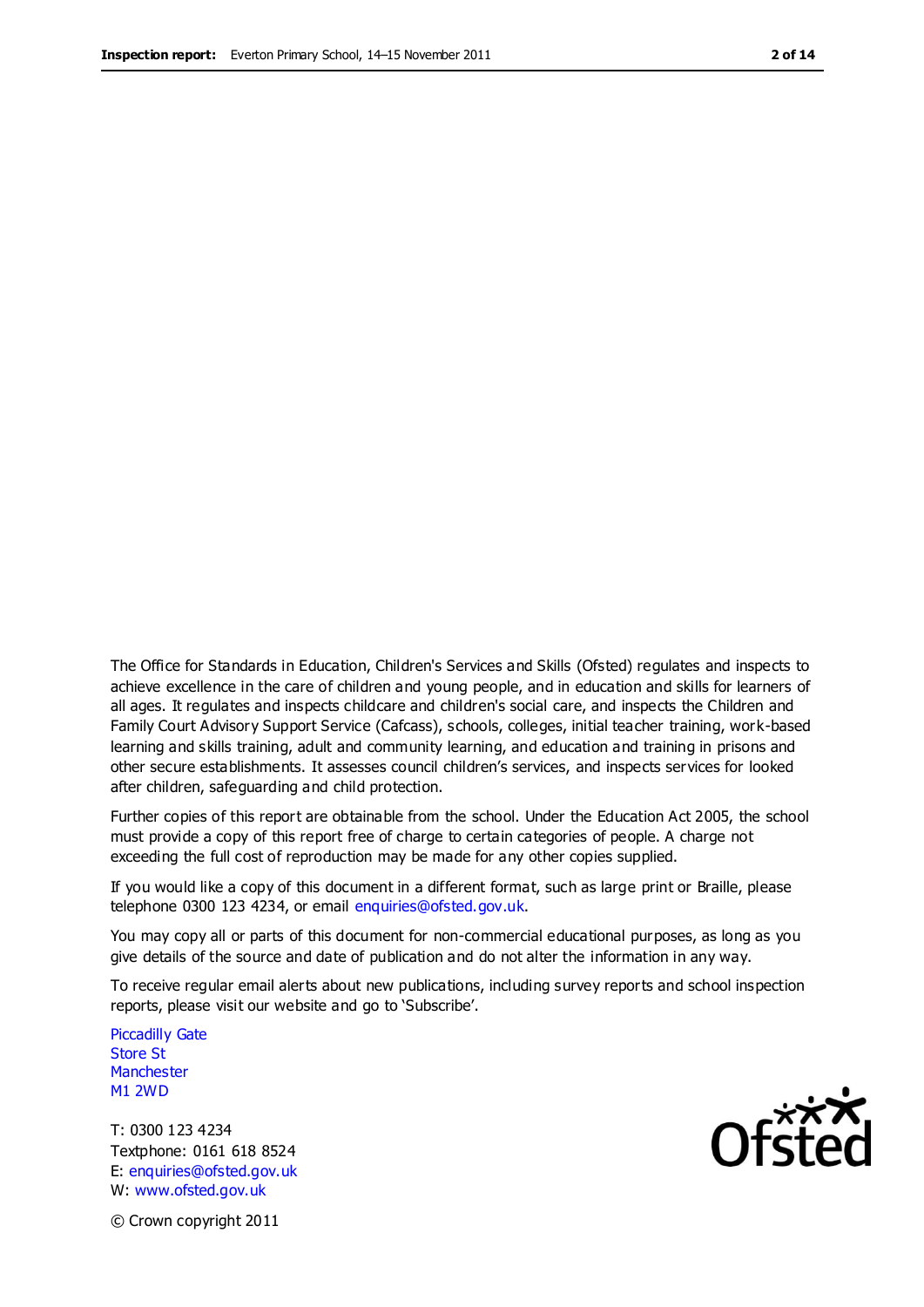## **Introduction**

This inspection was carried out by two additional inspectors, one of whom visited the school for half a day specifically to evaluate the effectiveness of safeguarding procedures. The inspectors visited eight lessons taught by five teachers. They held meetings with the executive headteacher and acting head of school, members of the teaching staff, representatives of the governing body and pupils. They looked at a range of information, including data showing the progress made by pupils and samples of their work. Inspectors analysed questionnaires returned by 61 parents and carers, 61 pupils and 9 members of staff.

The inspection team reviewed many aspects of the school's work. It looked in detail at a number of key areas.

- $\blacksquare$  Is the school able to provide evidence that all groups of pupils make at least satisfactory progress?
- $\blacksquare$  How effectively are teachers providing consistently high levels of challenge by setting out clear expectations of what pupils are to achieve in lessons?
- To what extent are leaders at all levels able to demonstrate that they have successfully halted the decline in standards that has occurred in recent years?

## **Information about the school**

This is a small rural primary school. All of the pupils are White British. The proportion of pupils with special educational needs and/or disabilities is about average. A few of these pupils have acute needs, but most have general learning difficulties, including behavioural, social and emotional difficulties. There are very few pupils known to be eligible for free school meals.

There are four mixed-age classes; one for children in the Early Years Foundation Stage and classes for pupils in Years 1 and 2, 3 and 4, and 5 and 6.

The school is part of an association of three small rural primary schools, each with its own head of school, overseen by an executive headteacher. The schools are in the villages of Sutton, Everton and Ranby, and their association is known as the SER collaboration. Over the past year there has been uncertainty caused by staff absence. At the time of inspection an acting head of school had been in post for two weeks.

The school has achieved the Healthy School gold status and has an Activemark accreditation for its promotion of physical education and sport. It also has a Quality in Study Support and extended services (QISS) accreditation for learning opportunities provided outside lesson times.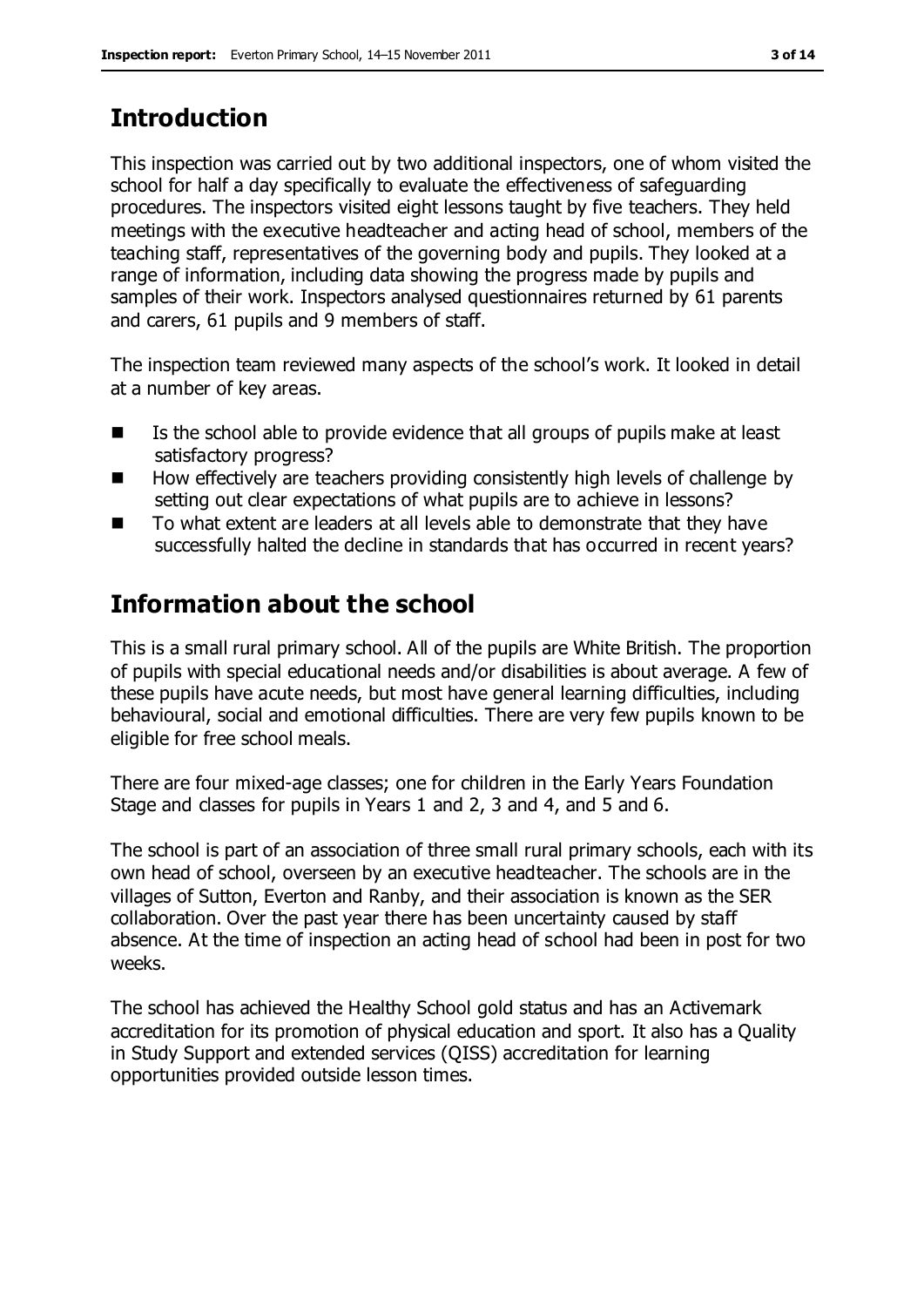## **Inspection judgements**

## **Overall effectiveness: how good is the school? 3**

#### **The school's capacity for sustained improvement 3**

#### **Main findings**

The school provides a satisfactory education for its pupils. Parents and carers are greatly appreciative of the welcoming, safe and supportive environment provided for their children. Behaviour is good. Pupils have a good awareness of how to keep safe and healthy. There are often significant fluctuations in attainment from year to year. This is because the small size of year groups means that changes in the performance of each individual can have a disproportionate effect on attainment as a whole. In most years when children join the Nursery year group, their starting points are typically in line with those normally expected for three-year-olds. However, the personal and social skills of a small minority are underdeveloped. By the time pupils leave at the end of Year 6 their attainment is broadly average. This represents satisfactory progress. Teaching is satisfactory. There is some good teaching and inspectors observed good features of teaching in all lessons. Teachers relate well to their pupils and explain tasks clearly, but their expectations of what pupils can achieve are not always high enough. In some instances, when all pupils have the same task, teachers miss opportunities to ensure good levels of individual challenge. This occurs because they do not vary the criteria for completing tasks according to pupils' different levels of attainment. The impact of teachers' marking on improving pupils' work is variable because they do not always set clear targets for pupils to achieve. Pupils with special educational needs and/or disabilities are well integrated and make satisfactory progress.

The school's overall performance in national tests has fallen in recent years. In order to arrest this decline the school focused strongly on improving pupils' skills in writing and mathematics. The success of these initiatives, including rigorous targeting of pupils who have been underachieving, is now evident and rates of progress are improving. However, the improvement in attainment in reading has not been so evident. One of the key reasons for this is the way in which guided reading sessions are organised. In these lessons, the groups of pupils receiving direct tuition from adults make rapid gains in their learning, but the pace of learning slows for those expected to work independently because adults make too few checks on their progress. The ratio of computers to pupils is broadly average, but pupils do not routinely use them as a day-to-day tool to support their learning.

Much of the direction provided for the school stems from the strategic view provided by the executive headteacher. Most of the other staff with leadership responsibilities are in the process of developing the full range of skills required for their roles. The governing body is supportive and has a good understanding of the community served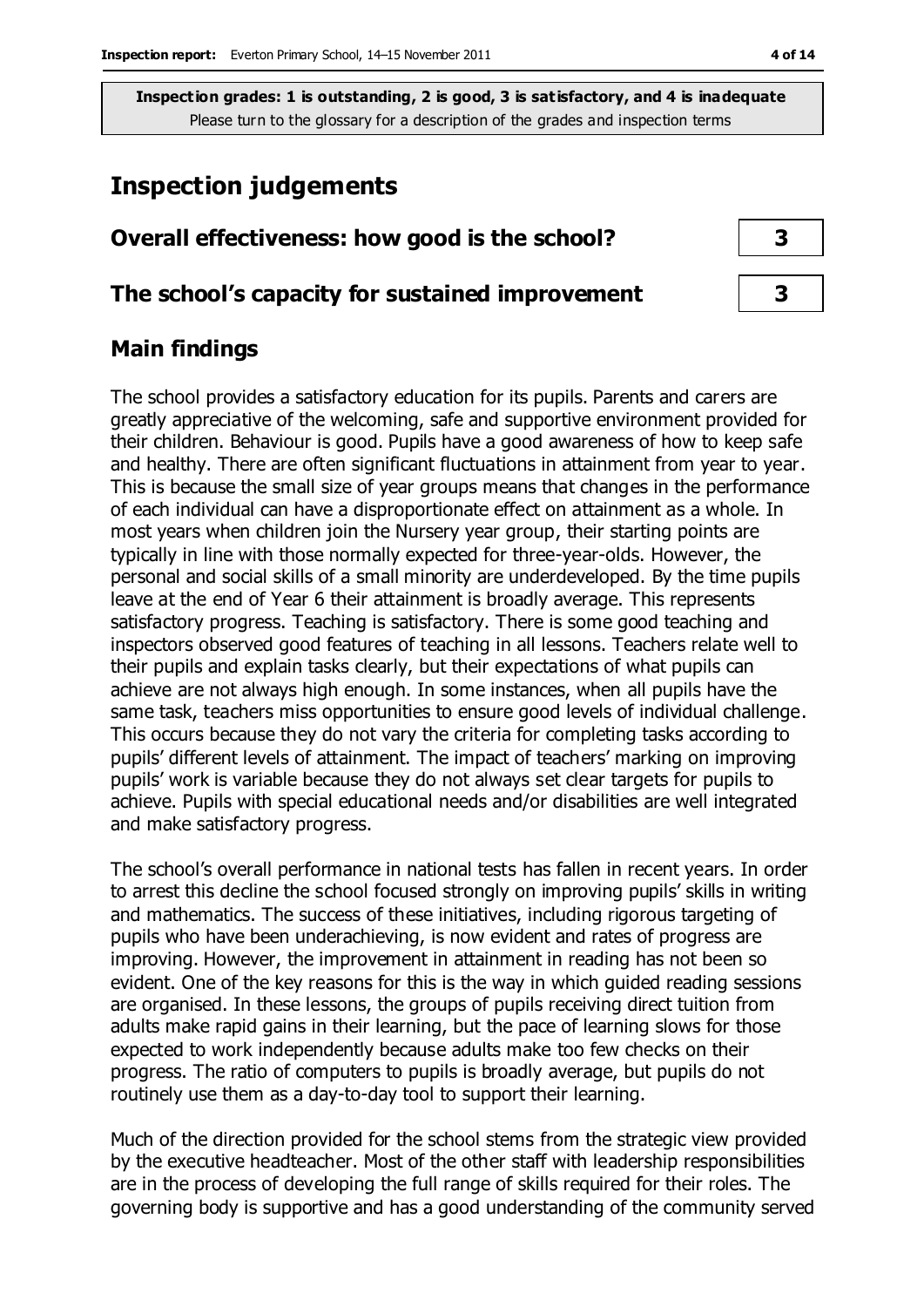by the school. It provides satisfactory challenge through discussion in meetings, but relies too heavily on the head of school for information. This is a particular weakness in respect of the analysis of performance data. The school's procedures for evaluating its effectiveness are sound and the actions taken to tackle weaknesses, despite some lack of continuity in staffing, demonstrate a satisfactory capacity for sustained improvement.

Up to 40% of the schools whose overall effectiveness is judged satisfactory may receive a monitoring visit by an Ofsted inspector before their next section 5 inspection.

## **What does the school need to do to improve further?**

- In order to raise standards and accelerate pupils' progress, improve the quality of teaching so that it is consistently good or better by ensuring that teachers:
	- make clear reference to skills to be developed in lessons and make use of  $\equiv$ success criteria to set specific, measurable targets carefully matched to the abilities of all pupils
	- mark pupils' work more rigorously by making clear the targets to be achieved and ensuring that pupils respond to the comments made
	- plan for pupils to use information and communication technology as a day-to-day tool for learning.
- Ensure that arrangements for guided reading sessions enable all pupils to make good or better progress in their learning.
- **IMPROVE THE EFFECTIVE ASSET SET ASSET IN A THE EXAM** Improve the effectiveness of leadership and management by:
	- ensuring that teachers with leadership responsibilities develop the full range of skills necessary to shape and improve the quality of pupils' learning
	- developing the skills of the governing body in using data so that it becomes more independent in holding the school to account.

## **Outcomes for individuals and groups of pupils 3**

Observations of pupils in lessons and work in their books show that the actions put in place to tackle pockets of underachievement are having a positive impact, and almost all pupils are now making satisfactory progress. For example, the teacher carefully guided pupils in Years 5 and 6 as they developed skills in identifying and extending number sequences. However, their lack of familiarity in using laptop computers as an aid to learning quickly became evident as some experienced difficulty in gaining access to the program they required. The lesson provided adequate opportunities for the pupils to practise the skills taught, but there was too little time for a thorough review and consolidation of learning at the end of the session. Pupils with special educational needs and/or disabilities progress at the same rate as their classmates. The individual education plans provided for these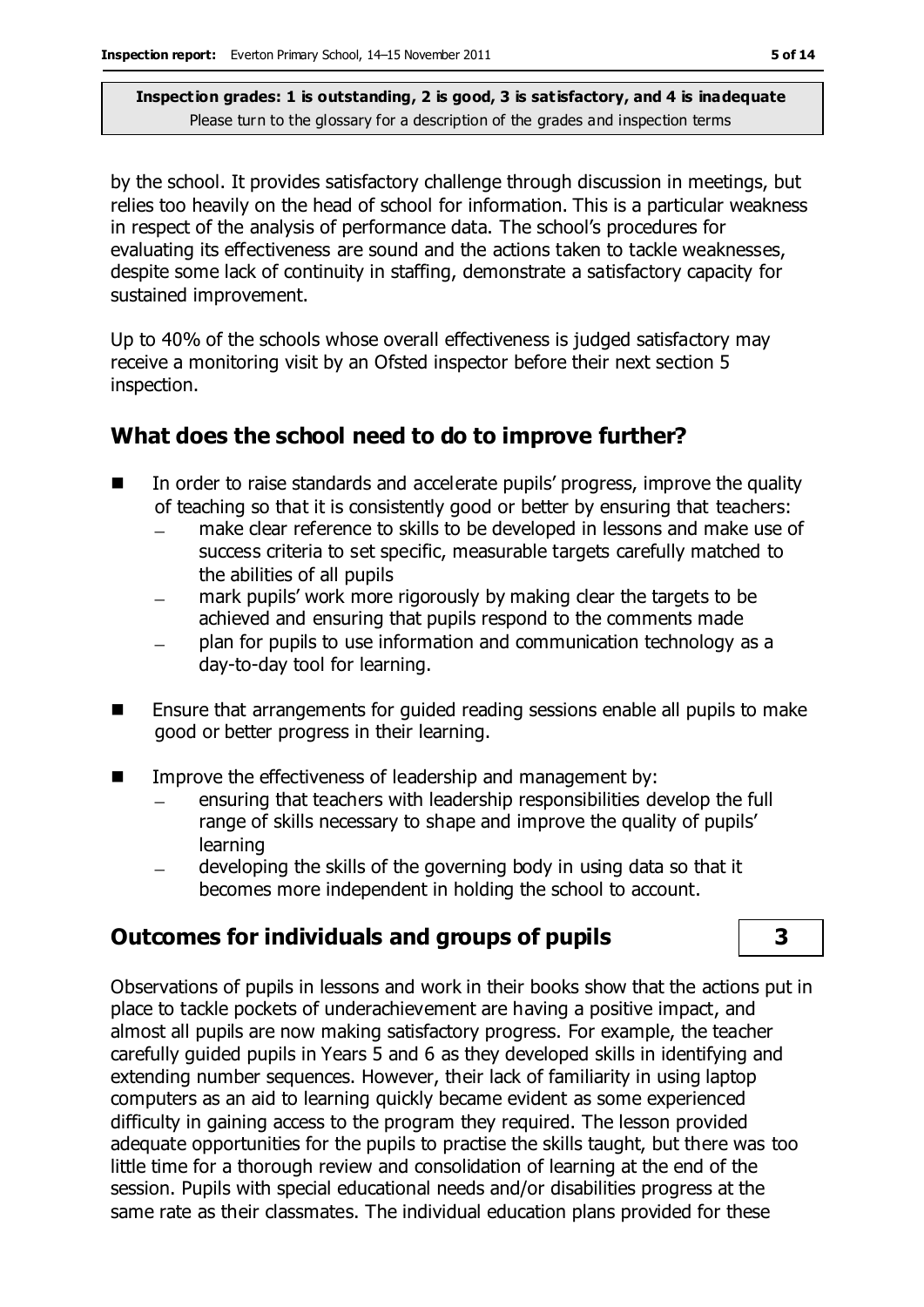pupils contain clear points for action, reflecting the thorough assessments carried out. However, the targets set out for them to achieve sometimes lack precision. As a result, progress cannot always be monitored in an objective way.

One of the many things that pupils told the inspectors they like about school is that they feel really safe. Pupils' strong commitment to adopting healthy lifestyles is evident in their enthusiastic participation in physical activities and their very clear understanding of what constitutes a sensible diet. These positive qualities are recognised through the Healthy School status and the Activemark accreditation. Pupils' contribution to the day-to day life of the school is satisfactory. There is a school council, but it has become less active as a result of staff absence. The school has well-established and consistently applied procedures for promoting good behaviour; these are reflected in the politeness and consideration shown by pupils. Pupils are not concerned about bullying. They say that instances of unacceptable behaviour are infrequent and are dealt with quickly and effectively. Maturely, they view these instances as 'part of growing up'. Pupils' spiritual awareness, as seen in their understanding of their own development and appreciation of that of others, is satisfactory. Pupils have a reasonable understanding of their own cultural heritage, for example through work in history. However, their knowledge of other cultural traditions is more limited.

| Pupils' achievement and the extent to which they enjoy their learning                                                     | 3              |
|---------------------------------------------------------------------------------------------------------------------------|----------------|
| Taking into account:                                                                                                      |                |
| Pupils' attainment <sup>1</sup>                                                                                           | 3              |
| The quality of pupils' learning and their progress                                                                        | 3              |
| The quality of learning for pupils with special educational needs and/or disabilities<br>and their progress               | 3              |
| The extent to which pupils feel safe                                                                                      | $\overline{2}$ |
| Pupils' behaviour                                                                                                         | $\overline{2}$ |
| The extent to which pupils adopt healthy lifestyles                                                                       | $\overline{2}$ |
| The extent to which pupils contribute to the school and wider community                                                   | 3              |
| The extent to which pupils develop workplace and other skills that will<br>contribute to their future economic well-being | 3              |
| Taking into account:                                                                                                      |                |
| Pupils' attendance <sup>1</sup>                                                                                           | 3              |
| The extent of pupils' spiritual, moral, social and cultural development                                                   | 3              |

## **How effective is the provision?**

 $\overline{a}$ 

The quality of teaching is inconsistent. The best teaching is characterised by

<sup>&</sup>lt;sup>1</sup> The grades for attainment and attendance are: 1 is high; 2 is above average; 3 is broadly average; and 4 is low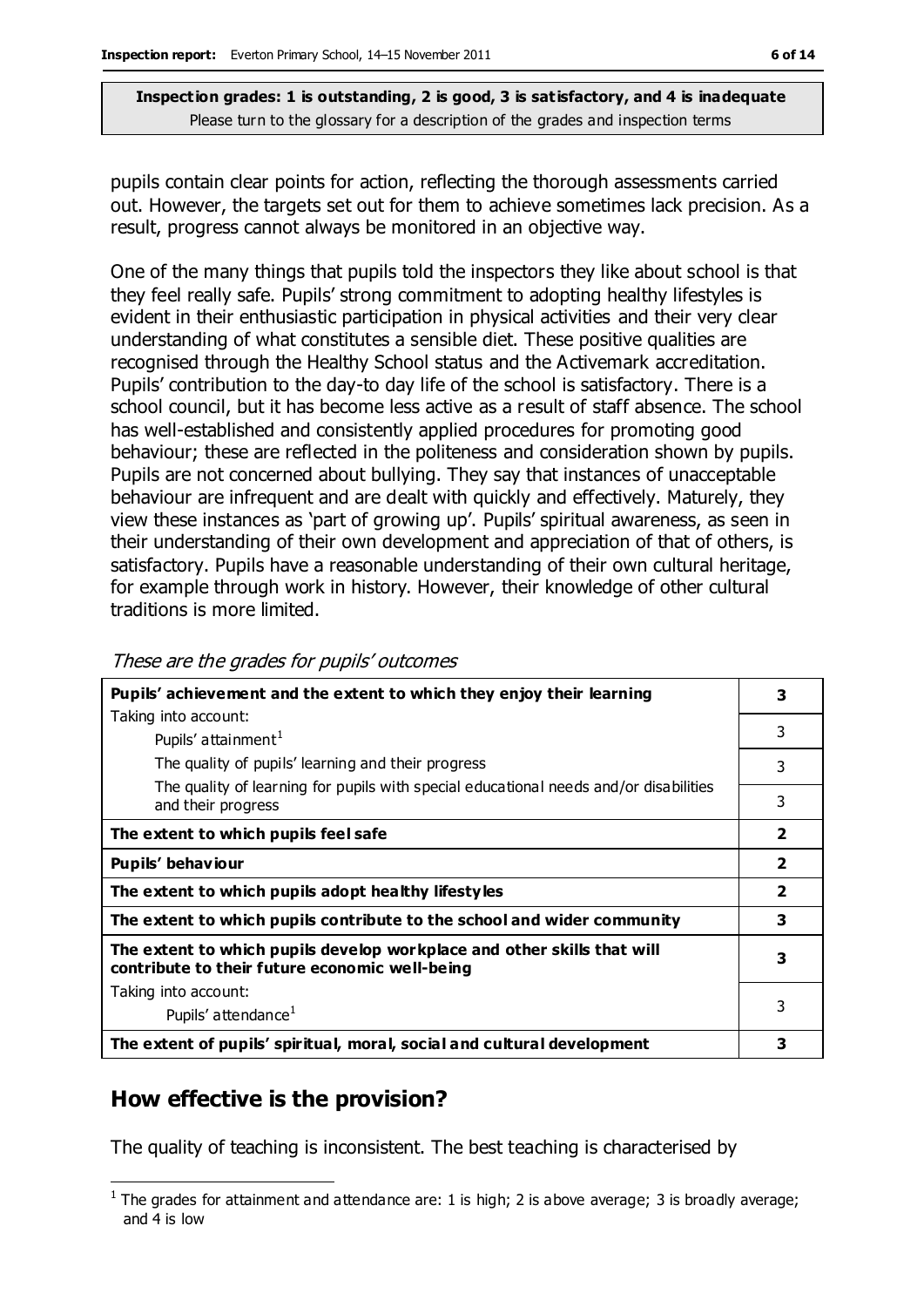teachers' skills in developing pupils' confidence as learners and in using a variety of techniques to deepen their understanding. In a Year 3 and 4 guided reading session, for example, the teacher skilfully guided a group of pupils in their exploration of a passage of text through well-targeted questions. Teaching has a number of strengths, including the good management of pupils and clear expectations of behaviour. However, there is not enough consistently good teaching. This is because teachers do not set out precisely what they expect of pupils of different levels of ability. Discussions with pupils confirm this lack of focus on targets and a small minority of those who completed the inspection questionnaires felt that they do not know how well they are getting on at school. The effectiveness of marking is uneven in helping pupils to improve. In some instances marking results in written dialogue with pupils, although this is generally limited. Teachers' skills in teaching reading are secure, but the way in which these sessions are organised makes it difficult for teachers to sustain consistently good levels of learning. This is because the comprehension activities provided for pupils not receiving reading tuition are generally unsupported.

The strengths of the curriculum are the memorable experiences provided for pupils through enrichment activities. For instance, pupils spoke enthusiastically about their trip on the Chesterfield canal at Retford and about the residential trips that are a regular feature of provision. Links with a local high school with specialist science and mathematics status enable groups of pupils to benefit from subject expertise. The range of extra-curricular activities is broadly similar to what is provided by many schools of this size. The school's QISS links with the local community 'extended services' initiative is effective in helping provide worthwhile learning experiences for pupils in holiday play schemes.

The good provision for the care, guidance and support of pupils permeates all aspects of school life. The needs of individuals are well known, and pupils feel valued members of the school 'family'. There are very clear, well established, arrangements to induct pupils into school and to ensure a smooth transition as they move on to the next phase of their education.

| The quality of teaching                                                                                    |  |
|------------------------------------------------------------------------------------------------------------|--|
| Taking into account:                                                                                       |  |
| The use of assessment to support learning                                                                  |  |
| The extent to which the curriculum meets pupils' needs, including, where<br>relevant, through partnerships |  |
| The effectiveness of care, guidance and support                                                            |  |

These are the grades for the quality of provision

## **How effective are leadership and management?**

Systems for monitoring the effectiveness of the school are satisfactory. Owing to disruption in staffing, the direction provided in embedding ambition and driving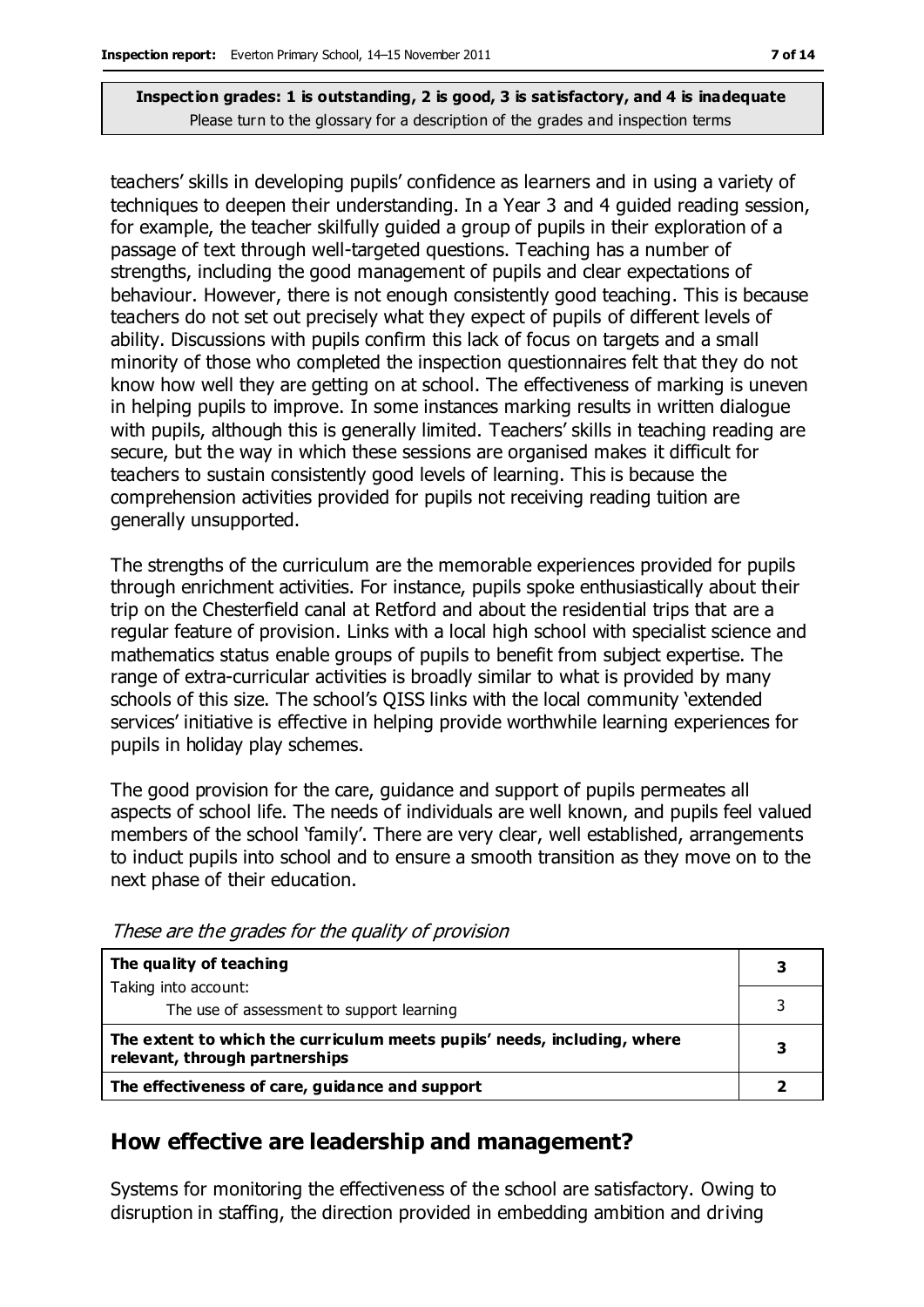improvement stems largely from the executive headteacher. For example, she identified shortcomings in the system for tracking pupils' progress. New software, designed to present data in a clearer and more useful way, is now in place to help address this weakness. The governing body is well organised and its effectiveness is satisfactory. Its members take a keen interest in the work of the school and some visit regularly to look at provision, including observations of lessons. However, the governing body has yet to develop the full range of skills required to help it become even more independent in holding the school to account, for example by making use of national data about pupils' progress. Teachers with leadership roles know, in broad terms, what they need to do to improve achievement, although some are inexperienced in monitoring the provision rigorously.

Parents' and carers' overwhelmingly positive views about their children's experiences reflect their appreciation that this is an inclusive school in which discrimination has no place. It gives their children a sense of belonging and equality of opportunity. Partnerships with professional agencies provide valuable support for pupils with special educational needs and/or disabilities and for those whose circumstances may make them vulnerable. Good safeguarding arrangements mean that pupils' safety and well-being are given the highest priority. All of the required checks on adults who have contact with children are carried out meticulously. The school's promotion of community cohesion is satisfactory. The school knows its own community very well. It makes good use of links with local schools to help widen pupils' perspectives, for example through joint educational visits and a small-schools' sports day. Pupils' awareness of the rich diversity of cultural traditions within the United Kingdom, while satisfactory, is not so well developed.

| The effectiveness of leadership and management in embedding ambition and<br>driving improvement                                                                     |                         |
|---------------------------------------------------------------------------------------------------------------------------------------------------------------------|-------------------------|
| Taking into account:                                                                                                                                                |                         |
| The leadership and management of teaching and learning                                                                                                              | 3                       |
| The effectiveness of the governing body in challenging and supporting the<br>school so that weaknesses are tackled decisively and statutory responsibilities<br>met | 3                       |
| The effectiveness of the school's engagement with parents and carers                                                                                                | 3                       |
| The effectiveness of partnerships in promoting learning and well-being                                                                                              | 3                       |
| The effectiveness with which the school promotes equality of opportunity and<br>tackles discrimination                                                              | 3                       |
| The effectiveness of safeguarding procedures                                                                                                                        | $\overline{\mathbf{2}}$ |
| The effectiveness with which the school promotes community cohesion                                                                                                 | 3                       |
| The effectiveness with which the school deploys resources to achieve value for<br>money                                                                             | 3                       |

#### These are the grades for leadership and management

## **Early Years Foundation Stage**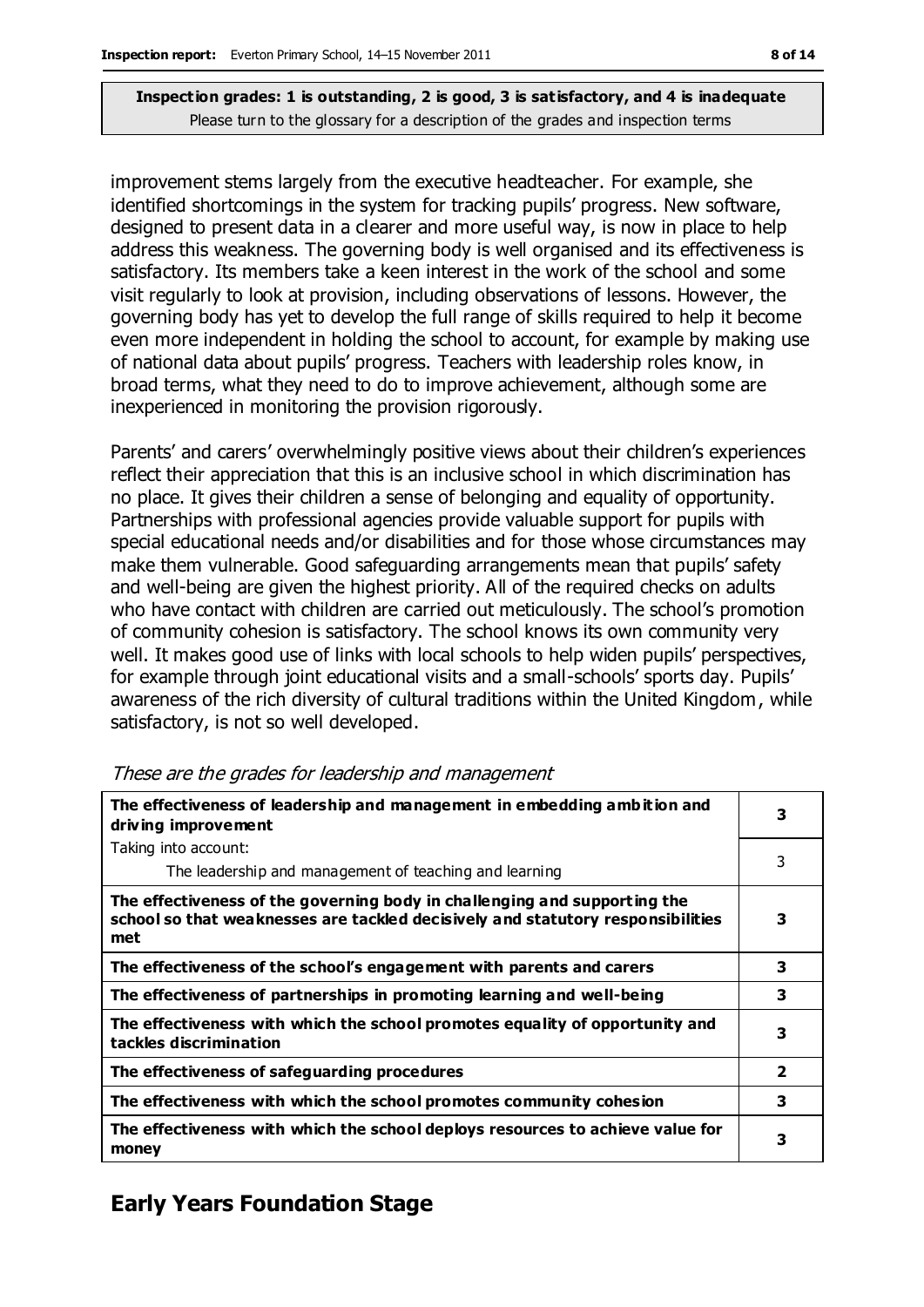Effective leadership ensures that children make outstanding progress in developing their personal and social skills and good progress in all other areas of learning. Children share resources amicably, respect others and behave well. They have ready access to a wide range of exciting activities, both indoors and out. These cover all areas of learning while capturing children's imagination and encouraging initiative. There is a very clear purpose to all activities and adults clearly understand the learning needs of young children. The teacher makes good use of on-going assessments of children's responses to adjust provision whenever needed. For example, during a focused teaching session in which children were challenged to estimate the number of items in a bag, some were evidently insecure in their understanding of terms such as 'more than' and 'less than'. This weakness was effectively remedied later in the session through individual help and clear explanations. All adults place a strong emphasis on ensuring the welfare and safety of the children. Records of children's progress are good. However, the day-to-day written assessments on which some of the monitoring is based are sometimes too descriptive. The children's 'home diaries' are of high quality and demonstrate the strong engagement with parents and carers underpinning children's good learning in this area of the school. As a result of the good provision, children have been moving from Reception to Year 1 over the past few years with above average levels of attainment.

| <b>Overall effectiveness of the Early Years Foundation Stage</b>             |  |  |
|------------------------------------------------------------------------------|--|--|
| Taking into account:                                                         |  |  |
| Outcomes for children in the Early Years Foundation Stage                    |  |  |
| The quality of provision in the Early Years Foundation Stage                 |  |  |
| The effectiveness of leadership and management of the Early Years Foundation |  |  |
| Stage                                                                        |  |  |

#### These are the grades for the Early Years Foundation Stage

#### **Views of parents and carers**

The rate of response to the inspection questionnaire was better than generally found. Inspection findings support most of the positive views expressed by parents and carers, particularly with regard to the good aspects within the care and welfare of pupils. However, teaching and the progress made by pupils are satisfactory rather than good. There is no pattern to the very few negative comments made.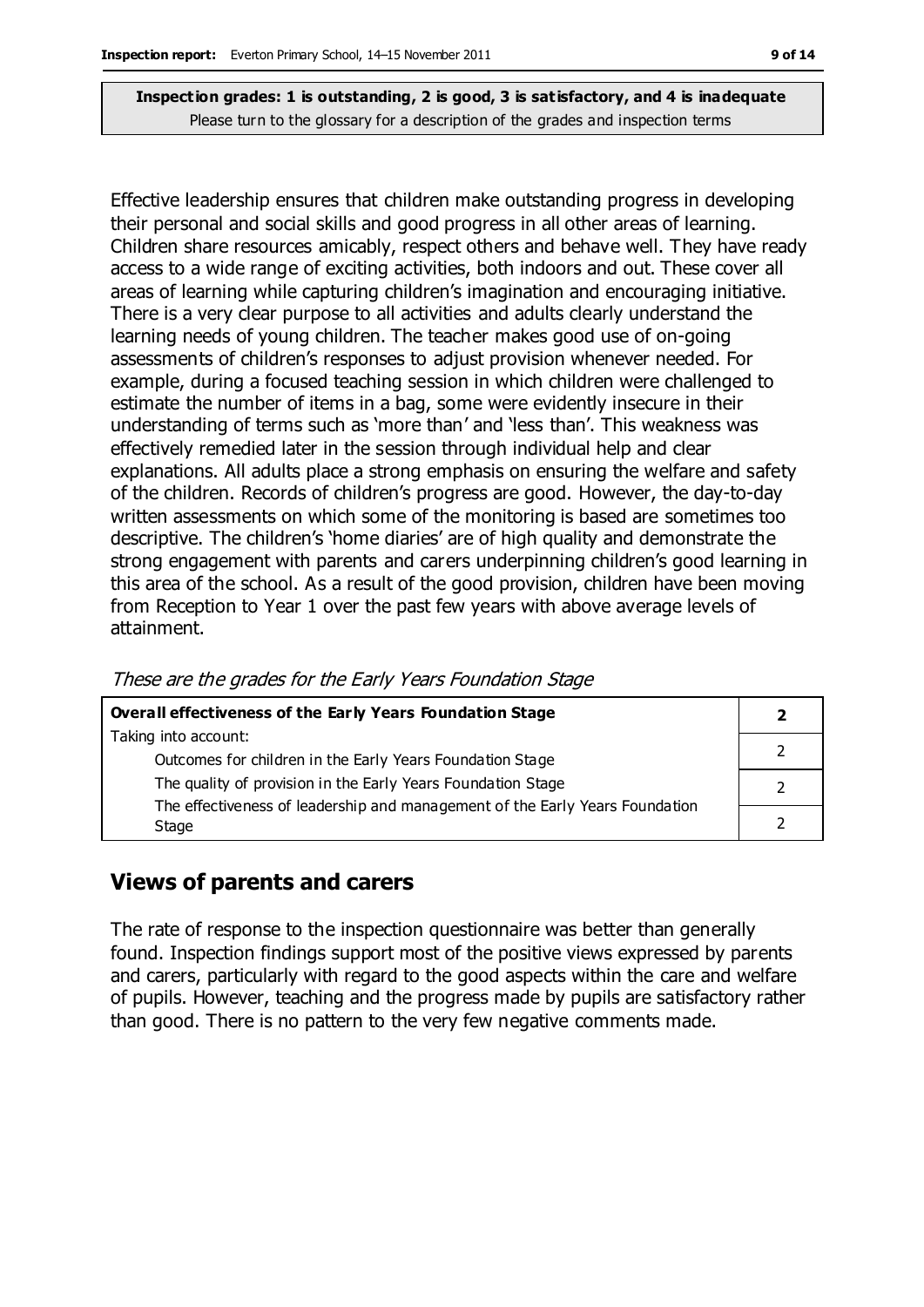#### **Responses from parents and carers to Ofsted's questionnaire**

Ofsted invited all the registered parents and carers of pupils registered at Everton Primary School to complete a questionnaire about their views of the school.

In the questionnaire, parents and carers were asked to record how strongly they agreed with 13 statements about the school.

The inspection team received 61 completed questionnaires by the end of the on-site inspection. In total, there are 104 pupils registered at the school.

| <b>Statements</b>                                                                                                                                                                                                                                       | <b>Strongly</b><br>agree |               | <b>Agree</b> |               | <b>Disagree</b> |                | <b>Strongly</b><br>disagree |                |
|---------------------------------------------------------------------------------------------------------------------------------------------------------------------------------------------------------------------------------------------------------|--------------------------|---------------|--------------|---------------|-----------------|----------------|-----------------------------|----------------|
|                                                                                                                                                                                                                                                         | <b>Total</b>             | $\frac{1}{2}$ | <b>Total</b> | $\frac{1}{2}$ | <b>Total</b>    | $\frac{1}{2}$  | <b>Total</b>                | $\frac{1}{2}$  |
| My child enjoys school                                                                                                                                                                                                                                  | 48                       | 79            | 13           | 21            | 0               | $\mathbf{0}$   | $\mathbf 0$                 | $\mathbf 0$    |
| The school keeps my child<br>safe                                                                                                                                                                                                                       | 43                       | 70            | 16           | 26            | $\overline{2}$  | 3              | $\mathbf 0$                 | $\mathbf 0$    |
| The school informs me about<br>my child's progress                                                                                                                                                                                                      | 28                       | 46            | 30           | 49            | $\mathbf{1}$    | $\overline{2}$ | $\mathbf 0$                 | $\mathbf 0$    |
| My child is making enough<br>progress at this school                                                                                                                                                                                                    | 32                       | 52            | 25           | 41            | 3               | 5              | $\mathbf 0$                 | $\mathbf 0$    |
| The teaching is good at this<br>school                                                                                                                                                                                                                  | 39                       | 64            | 21           | 34            | $\mathbf{1}$    | $\overline{2}$ | $\mathbf 0$                 | $\mathbf 0$    |
| The school helps me to<br>support my child's learning                                                                                                                                                                                                   | 33                       | 54            | 26           | 43            | $\overline{2}$  | 3              | $\Omega$                    | $\mathbf 0$    |
| The school helps my child to<br>have a healthy lifestyle                                                                                                                                                                                                | 34                       | 56            | 18           | 30            | $\mathbf{1}$    | $\overline{2}$ | $\mathbf 0$                 | $\mathbf 0$    |
| The school makes sure that<br>my child is well prepared for<br>the future (for example<br>changing year group,<br>changing school, and for<br>children who are finishing<br>school, entering further or<br>higher education, or entering<br>employment) | 36                       | 59            | 22           | 36            | $\mathbf{1}$    | $\overline{2}$ | $\mathbf{0}$                | 0              |
| The school meets my child's<br>particular needs                                                                                                                                                                                                         | 37                       | 61            | 22           | 36            | $\mathbf{1}$    | $\overline{2}$ | $\mathbf 0$                 | $\mathbf 0$    |
| The school deals effectively<br>with unacceptable behaviour                                                                                                                                                                                             | 32                       | 52            | 26           | 43            | 2               | 3              | $\mathbf 0$                 | 0              |
| The school takes account of<br>my suggestions and<br>concerns                                                                                                                                                                                           | 29                       | 48            | 26           | 43            | $\overline{2}$  | 3              | $\mathbf 0$                 | $\mathbf 0$    |
| The school is led and<br>managed effectively                                                                                                                                                                                                            | 25                       | 41            | 26           | 43            | 5               | 8              | $\mathbf{1}$                | $\overline{2}$ |
| Overall, I am happy with my<br>child's experience at this<br>school                                                                                                                                                                                     | 44                       | 72            | 16           | 26            | $\mathbf{1}$    | 2              | $\mathbf 0$                 | $\mathbf 0$    |

The table above summarises the responses that parents and carers made to each statement. The percentages indicate the proportion of parents and carers giving that response out of the total number of completed questionnaires. Where one or more parents and carers chose not to answer a particular question, the percentages will not add up to 100%.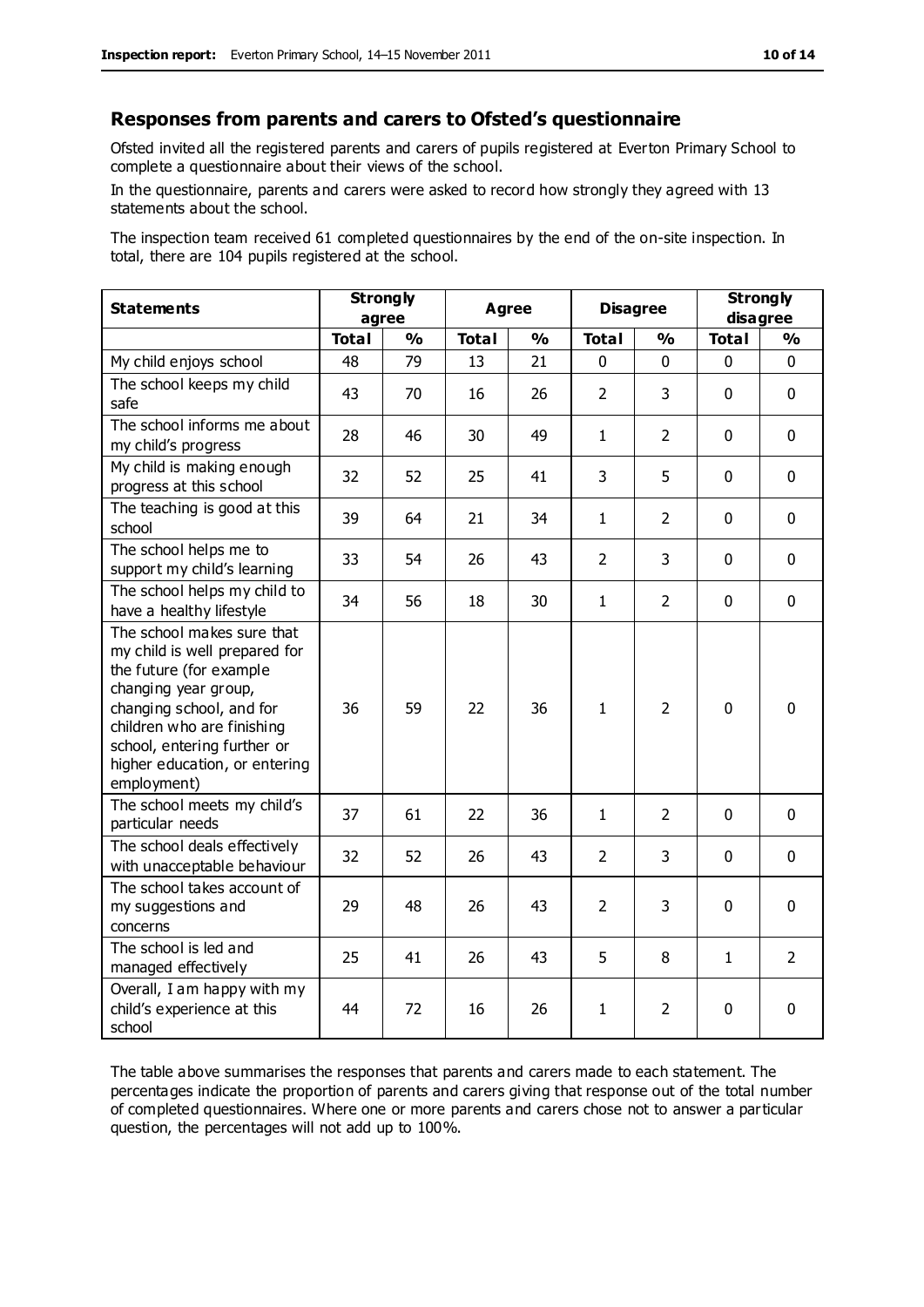# **Glossary**

## **What inspection judgements mean**

| Grade   | <b>Judgement</b> | <b>Description</b>                                            |
|---------|------------------|---------------------------------------------------------------|
| Grade 1 | Outstanding      | These features are highly effective. An outstanding           |
|         |                  | school provides exceptionally well for all its pupils' needs. |
| Grade 2 | Good             | These are very positive features of a school. A school        |
|         |                  | that is good is serving its pupils well.                      |
| Grade 3 | Satisfactory     | These features are of reasonable quality. A satisfactory      |
|         |                  | school is providing adequately for its pupils.                |
| Grade 4 | Inadequate       | These features are not of an acceptable standard. An          |
|         |                  | inadequate school needs to make significant                   |
|         |                  | improvement in order to meet the needs of its pupils.         |
|         |                  | Ofsted inspectors will make further visits until it           |
|         |                  | improves.                                                     |

## **Overall effectiveness of schools**

|                       |                    |      | Overall effectiveness judgement (percentage of schools) |                   |
|-----------------------|--------------------|------|---------------------------------------------------------|-------------------|
| <b>Type of school</b> | <b>Outstanding</b> | Good | <b>Satisfactory</b>                                     | <b>Inadequate</b> |
| Nursery schools       | 43                 | 47   | 10                                                      |                   |
| Primary schools       | 6                  | 46   | 42                                                      |                   |
| Secondary             | 14                 | 36   | 41                                                      |                   |
| schools               |                    |      |                                                         |                   |
| Sixth forms           | 15                 | 42   | 41                                                      | 3                 |
| Special schools       | 30                 | 48   | 19                                                      |                   |
| Pupil referral        | 14                 | 50   | 31                                                      |                   |
| units                 |                    |      |                                                         |                   |
| All schools           | 10                 | 44   | 39                                                      |                   |

New school inspection arrangements were introduced on 1 September 2009. This means that inspectors now make some additional judgements that were not made previously.

The data in the table above are for the period 1 September 2010 to 08 April 2011 and are consistent with the latest published official statistics about maintained school inspection outcomes (see [www.ofsted.gov.uk\)](http://www.ofsted.gov.uk/).

The sample of schools inspected during 2010/11 was not representative of all schools nationally, as weaker schools are inspected more frequently than good or outstanding schools.

Percentages are rounded and do not always add exactly to 100.

Sixth form figures reflect the judgements made for the overall effectiveness of the six th form in secondary schools, special schools and pupil referral units.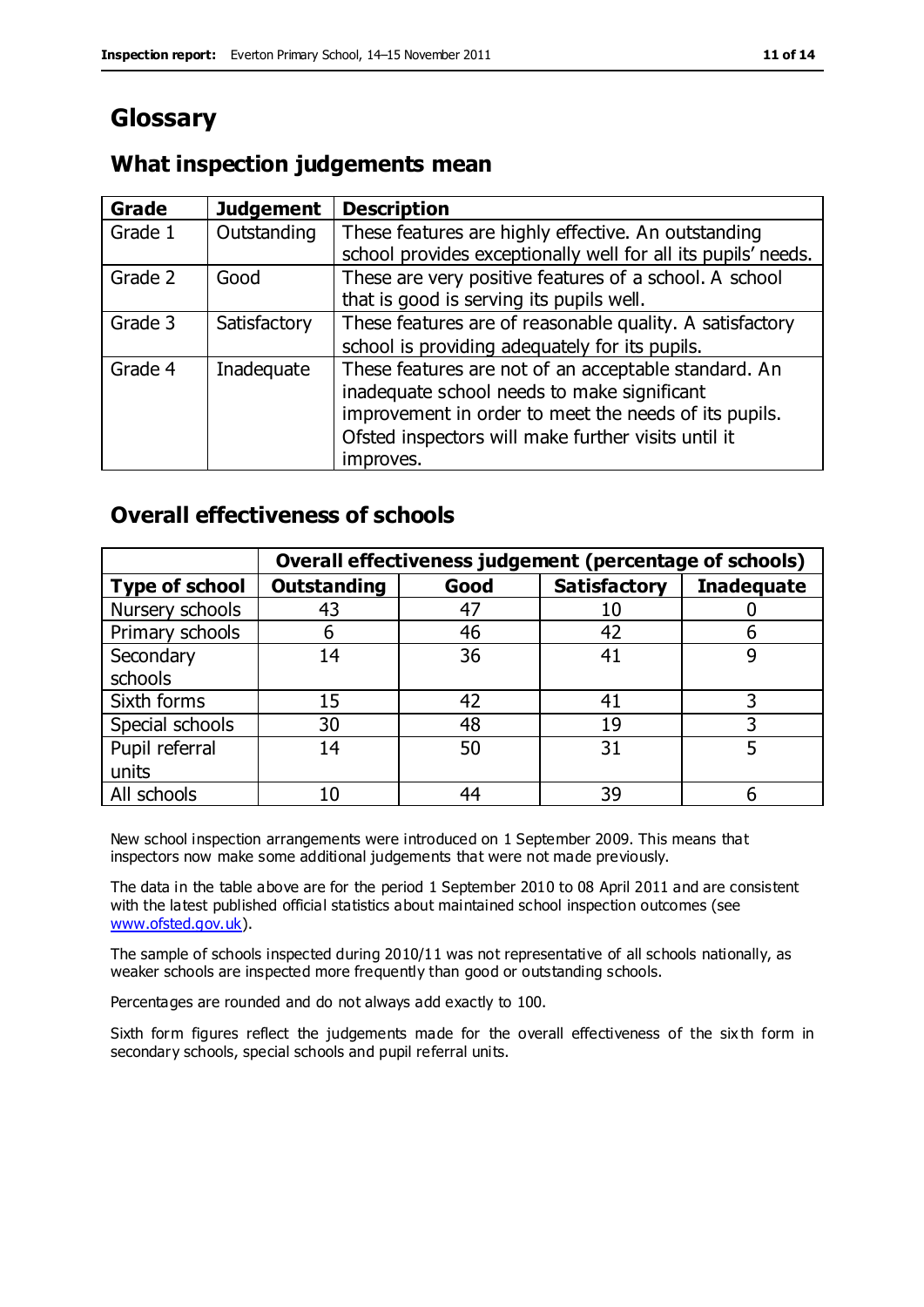# **Common terminology used by inspectors**

| Achievement:               | the progress and success of a pupil in their<br>learning, development or training.                                                                                                                                                                                                                                              |  |  |
|----------------------------|---------------------------------------------------------------------------------------------------------------------------------------------------------------------------------------------------------------------------------------------------------------------------------------------------------------------------------|--|--|
| Attainment:                | the standard of the pupils' work shown by test and<br>examination results and in lessons.                                                                                                                                                                                                                                       |  |  |
| Capacity to improve:       | the proven ability of the school to continue<br>improving. Inspectors base this judgement on what<br>the school has accomplished so far and on the<br>quality of its systems to maintain improvement.                                                                                                                           |  |  |
| Leadership and management: | the contribution of all the staff with responsibilities,<br>not just the headteacher, to identifying priorities,<br>directing and motivating staff and running the<br>school.                                                                                                                                                   |  |  |
| Learning:                  | how well pupils acquire knowledge, develop their<br>understanding, learn and practise skills and are<br>developing their competence as learners.                                                                                                                                                                                |  |  |
| Overall effectiveness:     | inspectors form a judgement on a school's overall<br>effectiveness based on the findings from their<br>inspection of the school. The following judgements,<br>in particular, influence what the overall<br>effectiveness judgement will be.                                                                                     |  |  |
|                            | The school's capacity for sustained<br>٠<br>improvement.<br>Outcomes for individuals and groups of<br>ш<br>pupils.<br>The quality of teaching.<br>The extent to which the curriculum meets<br>a ka<br>pupils' needs, including, where relevant,<br>through partnerships.<br>The effectiveness of care, guidance and<br>support. |  |  |
| Progress:                  | the rate at which pupils are learning in lessons and<br>over longer periods of time. It is often measured<br>by comparing the pupils' attainment at the end of a<br>key stage with their attainment when they started.                                                                                                          |  |  |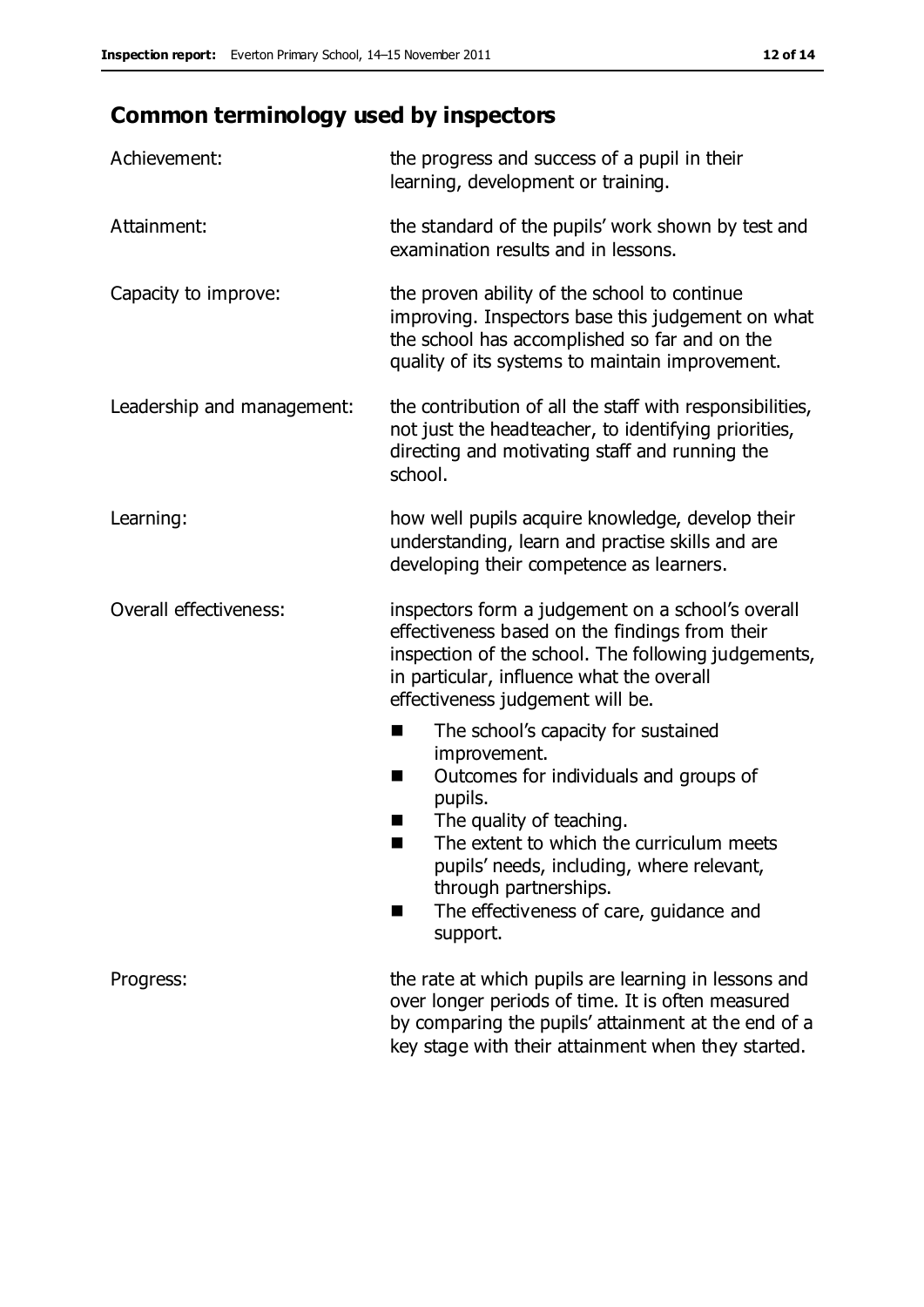#### **This letter is provided for the school, parents and carers to share with their children. It describes Ofsted's main findings from the inspection of their school.**

16 November 2011

Dear Pupils

#### **Inspection of Everton Primary School**, **Everton DN10 5BJ**

I would like to thank all of you for being so welcoming and helpful to your inspectors when we visited your school. Your school gives you a satisfactory education. This means that there are a lot of things that the school is doing right and some things that need to be improved. I know that all the adults who help to run your school want it to be a good school. For this to happen, they are going to help you to make better progress in your work.

Here are some of the best things about your school.

- We were impressed by your politeness and good behaviour.
- You told us that you feel safe because the staff take good care of you.
- You also showed us that you know a lot about how to stay healthy.
- Those of you who are in the Nursery and Reception classes are making good progress.

For you to make better progress we would like the school to:

- make sure that teachers give you very clear targets to achieve in your lessons and help you to improve when they mark your work
- $\blacksquare$  give you more opportunities to use computers in your lessons I am sure that you will enjoy this
- think of a better way of planning your guided reading lessons so that you have more opportunities to learn reading skills
- train all the people who help run your school, including the teachers and governors, how to make closer checks on your progress.

We would like you all to play your part in helping the school to become even better. The best way for you to do this is to pay careful attention to what your teachers ask you to do and to make sure that you always do your corrections.

I wish you every success in the future.

Yours sincerely

Mike Thompson Lead inspector